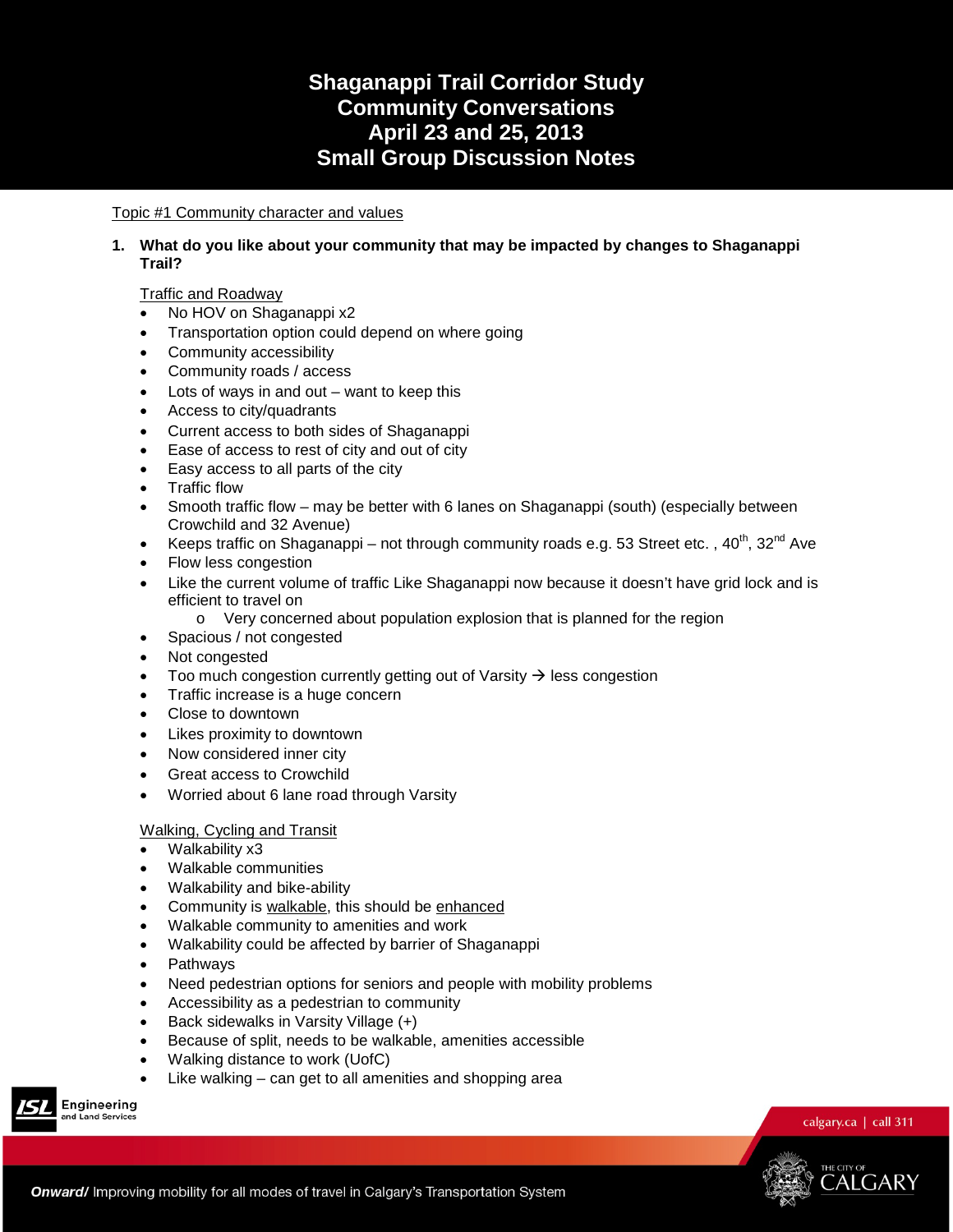- Improved pedestrian crossing bridges
- Pedestrian bridges are critical\*
	- o Want a guarantee that any existing bridges be replaced immediately
	- o Add new ones including Varsity
- We like the pedestrian overpasses (\*Market Mall, other is underused) wrong place
- If you don't drive, everything is available by walking or riding a bike
- Like the access for cyclists within the community and external
- Cycling and walking
- Within cycling distance to downtown
- More direct pathways
- Bikeability
- Shaganappi splits community, daycare and schools on opposite sides
- Convenient LRT access (Brentwood and Dalhousie)
- Access to transit
- Close to LRT
- Transit service / regular and rapid
- Recently had a bike stolen from the LRT

### **Community Character**

- Neighbourhood feel lost by 6 lane high speed corridor
- Neighbourhood feel
- Lots of quiet areas
- Quiet / peacefulness
- Quiet/peaceful
- Concern about widening Shaganappi and dividing the community
	- o Fear of dangerous illegal pedestrian crossing
- Good mix of demographics
- Low density
- Like the low density neighbourhood appeal
- Lots of amenities, such as schools and churches
- Close proximity to services
- Amenities
- Close to pool, library, university, schools, Bow Mount Park, shopping
- Shaganappi Village
- Area has great amenities pools, libraries, university, shopping, hospital, transit/LRT
- Close proximity to services
- Amenity and services don't want access impacted outcome should be important
- **Views**

### Home/Property

- Property values x4
- House / property
- Risk to property values
- Property values (will landowners get rebate for lower property values?)
- Homes in Varsity along Shaganappi
- Homes across from Shaganappi
- Keep our houses
- Keep properties
- Home stay in community in home
- Don't impact homes adjacent to Shaganappi Trail
- Fear of losing home





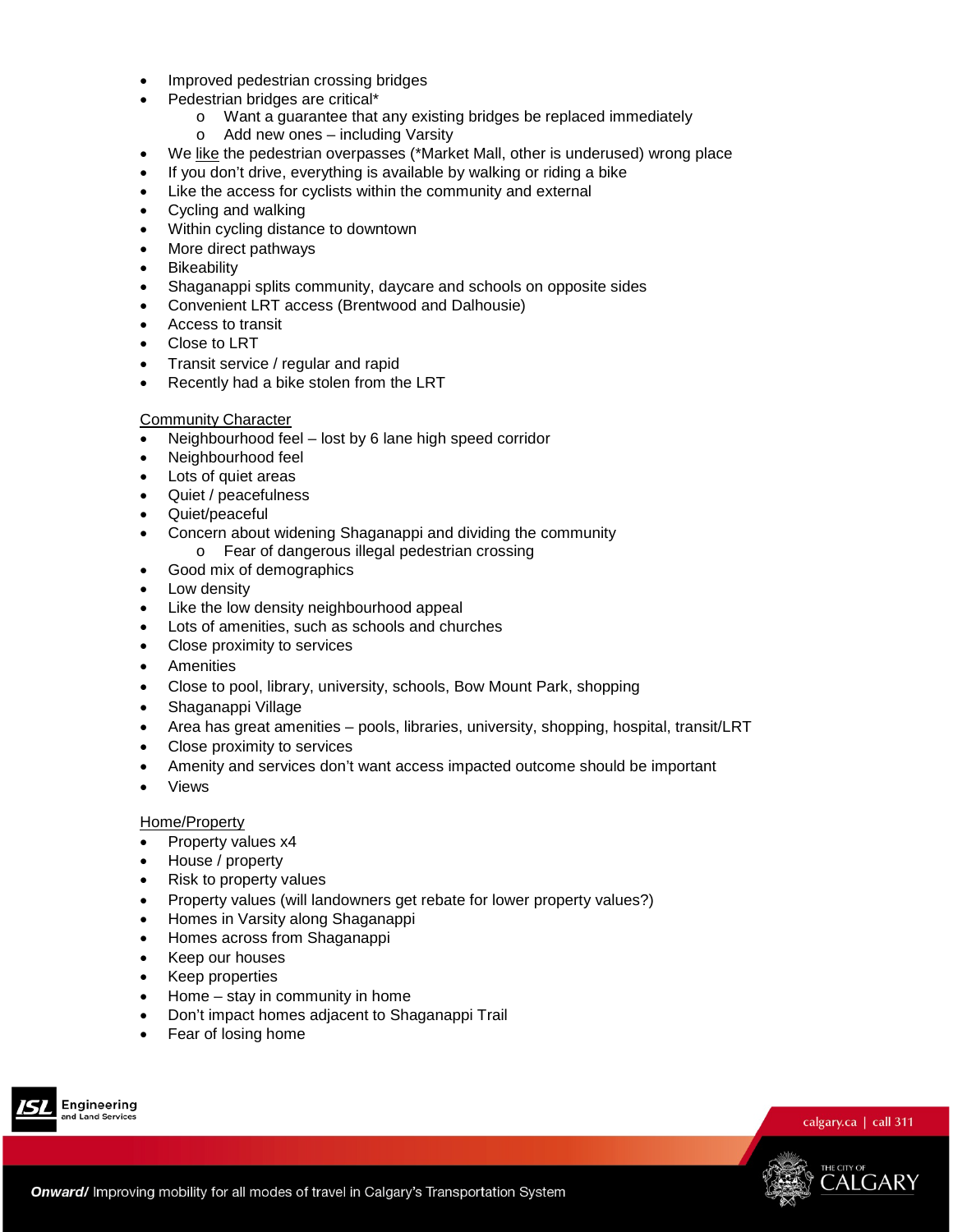### Green space

- Green spaces x3
- Green space / playgrounds
- Love green space, more if possible
- Concern about loss of open space

### Safety

- **Safety**
- Safety vehicular, pedestrian, cyclist, transit

#### **Other**

- Likes the idea of less pollution air pollution
- Environment keep pollution down
- Clean environment pollution from more traffic
- Construction  $\rightarrow$  no construction
- Construction free
- Want input on location of future bridge and design
- Congestion concerns
- Reduced rates
- How to incorporate into transportation
- Large employers / other large centres
- There have been many changes
- Less kids than it used to
- Big issue of City Planning
	- o Density
	- o ↑ bike, roads transit
- Access across the river

**2. Thinking about your community, what are the key transportation improvement opportunities that should be considered in long-term plans for Shaganappi Trail?** 

### Traffic and Roadway

- Light synchronization x2
- Light timing at varsity
- Walkability and light timing / intersection performance
- Timing of lights at Varsity Drive
- Improved signal timings on Shaganappi lesser queue lengths
- Improve traffic / signal efficiency along Shaganappi
- Reduce cut through traffic
- Limit cut through
- Cut through traffic (along  $40^{th}$ )
- Congestion
- Opportunity to minimize short cutting look at congestion, look at limiting access
- Opportunity to limit cut through
- Reduce access during peak times to reduce impact to neighbourhood
- Decrease access during peak times to reduce impact on neighbours
- Eliminate right turns on red
- Keep traffic on Shaganappi / avoid diverting traffic through communities
- Keep traffic on Shaganappi
- Make Shaganappi free flow to avoid community diverted traffic
	- o Improved signal timings<br>o Improved interchange
	- Improved interchange
- Fear of increase traffic dividing the community
- Impacts to adjacent residential streets due to widening of Shaganappi  $\rightarrow$  access within

Engineering



calgary.ca | call 311

Onward/ Improving mobility for all modes of travel in Calgary's Transportation System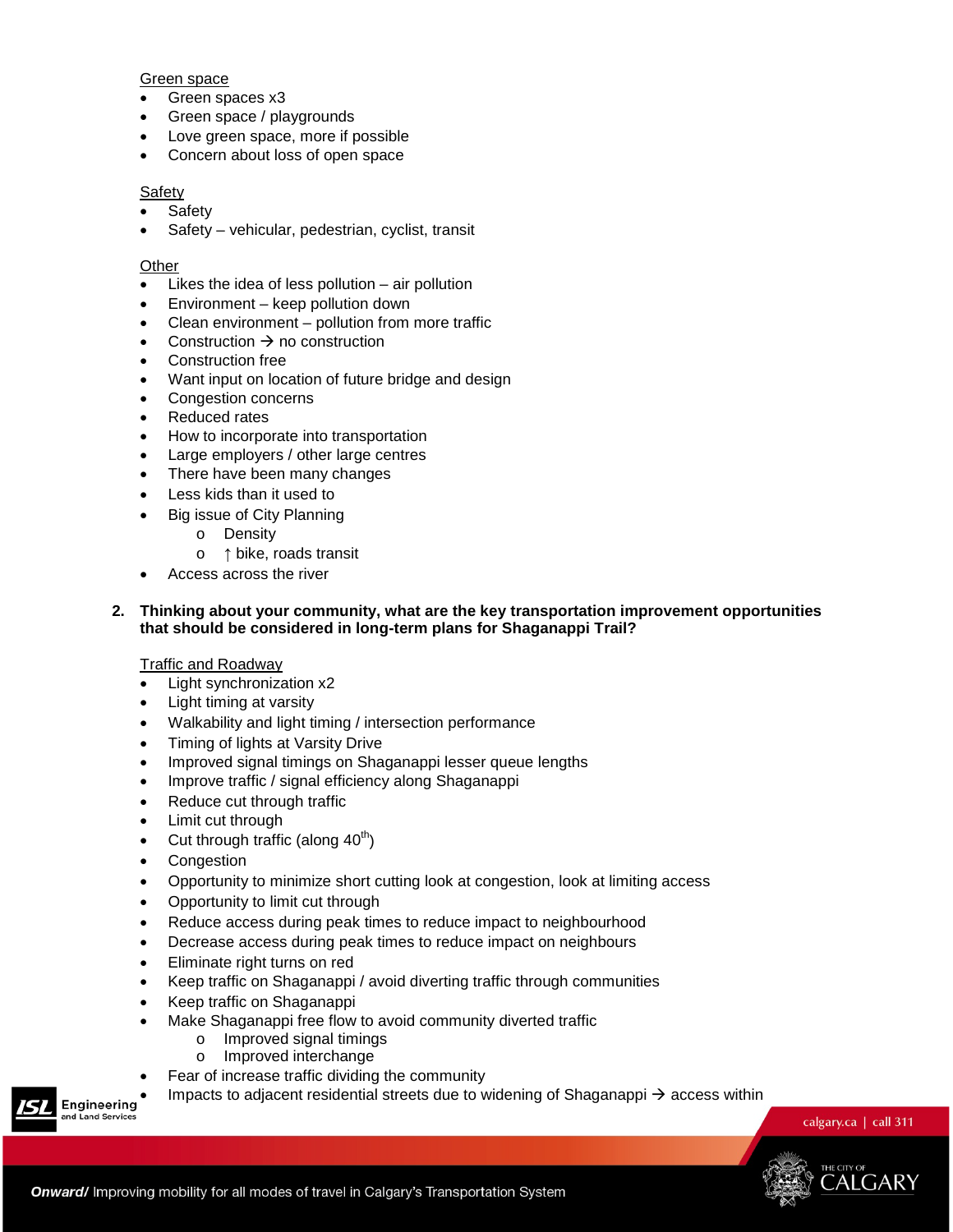community

- Access to and from communities
- Get traffic back on Shaganappi: no through traffic on residential streets
- Don't want wider road
- How not to widen
	- o HOV lane
	- o Remove grass in middle
	- o Improve transit
- If widening west side only, not both sides
- Less damaging to community if on west side
- Can we downgrade the road even more?
- Can we down grade the road?
- Keep median narrow to save homes
- Keep HOV off Shaganappi
- Who uses HOV lanes?
- Are HOV lanes policed who uses them?
- Don't think the pinched area can have a separated lane need to have traffic
- Least important is less cars
- Less cars through Shaganappi
- Less cars coming through the area is what is desired
- Free flow Crowchild: would improve Shaganappi
- Improving Crowchild will help take cars off Shaganappi
- Improve Crowchild get people out of Shaganappi
- Improve Crowchild Trail
- Better geometry designs for user friendliness
- $\bullet$  How to merge onto 16<sup>th</sup> Ave etc. and other major routes.
- Holistic for Crowchild and Shaganappi to Memorial and  $16<sup>th</sup>$  Ave
- Are flyovers an option more pedestrian overpasses slower traffic?
- Are fly overs an option?
- Overpass at Shaganappi / 32 Ave.
- Flyovers at Shaganappi and Crowchild
- $40<sup>th</sup>$  Ave / Varsity Drive on Shaganappi are very intimidating for people
- Underpass to exit Market Mall onto Shaganappi would decrease left turns northbound on Shaganappi and lefts off 32<sup>nd</sup> Ave north and 40 ave north
- Intersection at Crowchild and Shaganappi could flow better
- Traffic circles
- Intersection design (circles)
- Intersections
- Want the road to continue to function as efficiently as it does today
- Access across river
- More river crossings west of Shaganappi
- Fixing bridges across the river will take pressure off the traffic coming south
- Need to balance local and city needs
- How do we balance local needs with larger city needs
- Maintain amenities and access to amenities
- Smooth traffic flow
- Access to amenities e.g. Hospitals and Malls
- Don't separate people / traffic from amenities
- High-rises are a concern because they bring in too much traffic
- Better transit in, around and through varsity
- Don't cut people off from amenities
- A high traffic road will be very intimidating for parents and kids
- Less speed is very important
- Crowchild is too fast, too aggressive, too many cars

Engineering

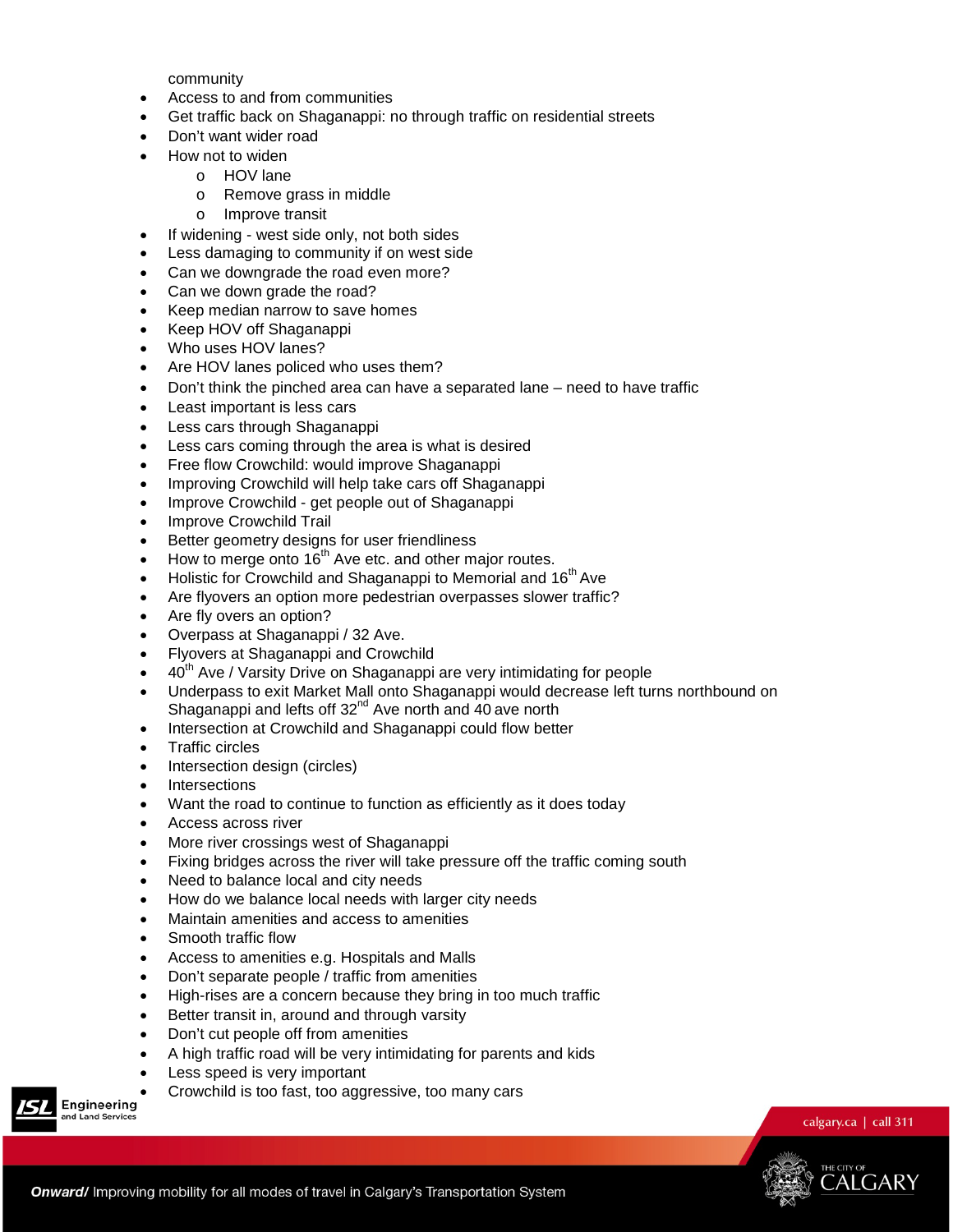- Accessible to so much of the city
- Can we bring the buildings right up to the road 17 Ave style? More people would slow cars down
- Can we do a Shaganappi trail on the eastside?
- Very unsafe scenario because lights on Shaganappi at 40 Ave do not work with traffic needs because there is no left turn signal for those turning west (towards Market Mall); drivers are turning east (right) instead and making access on and off of Shaganappi.
- Good transportation outside of community
	- o Keep it

### Walking, Cycling and Transit

- Maintain or improve active modes x2
- Walkability and aesthetics (trees/paving/views)
- Increase walkability
- Increase walkability all around the corridor
- Walkability connectivity (pedestrian and cyclists)
- Varsity walkability is so important!
- Varsity walkability / bikes
- Walkable community's especially for seniors
- At  $32<sup>nd</sup>$  and Shaganappi pedestrians first: i.e. before vehicles (L) turn
- No widening or additional paths / sidewalks
- Unique Walkability sidewalks pedestrian bridge
- Crossing at grade at winter unsafe
- Users, environment, pedestrians, stroller friendly, senior friendly, cyclists / geometry of roads are not people friendly (cars speeding up) traffic needs to be slower
- More pedestrian bridges
- More pedestrian overpasses
- Consistent pedestrian walkways
	- o More designation for pedestrian areas
	- o Improved pedestrian safety at crossings including signals/overpasses medians
	- o Include cyclists with above
- Preference to preserve homes over inclusion of pedestrian lanes
- Pedestrian overpass at Varsity Drive
- Pedestrian overpasses would be helpful if they were accessible for seniors and kids (bike trailers)
- Only 1 foot bridge probably needs more
- Pedestrian bridges, you don't have to wait at signals
- Pedestrian bridge location and accessibility
- Increase connectivity (pathways)
- Moving more people with less cars
- Move more people with less traffic
- More people moving with less roads (more transit) (HOV)
- Move as many people as we can with less vehicles
- Important is cars bigger sidewalks smaller roads
- Maintain / increase walkability / bike use in community and to other parts of city
- Maintain and improve active modes access along and across Shaganappi
- Maintain and increase pedestrian and cycling accessibility
- Opportunity increase connectivity for pedestrian and cyclist
- Opportunity to improve connectivity for cyclist and pedestrian
- Maintenance of pathways and snow clearing
- Priority overpass for pedestrians
- Pedestrian islands at corners need more space
- Varsity feels safe for walking but not next to Shaganappi
- Bigger sidewalks smaller roads
- Pedestrian & cyclist accessibility: improve!
- Consider the movements of kids, parents, seniors next to roadway across roadway

Engineering

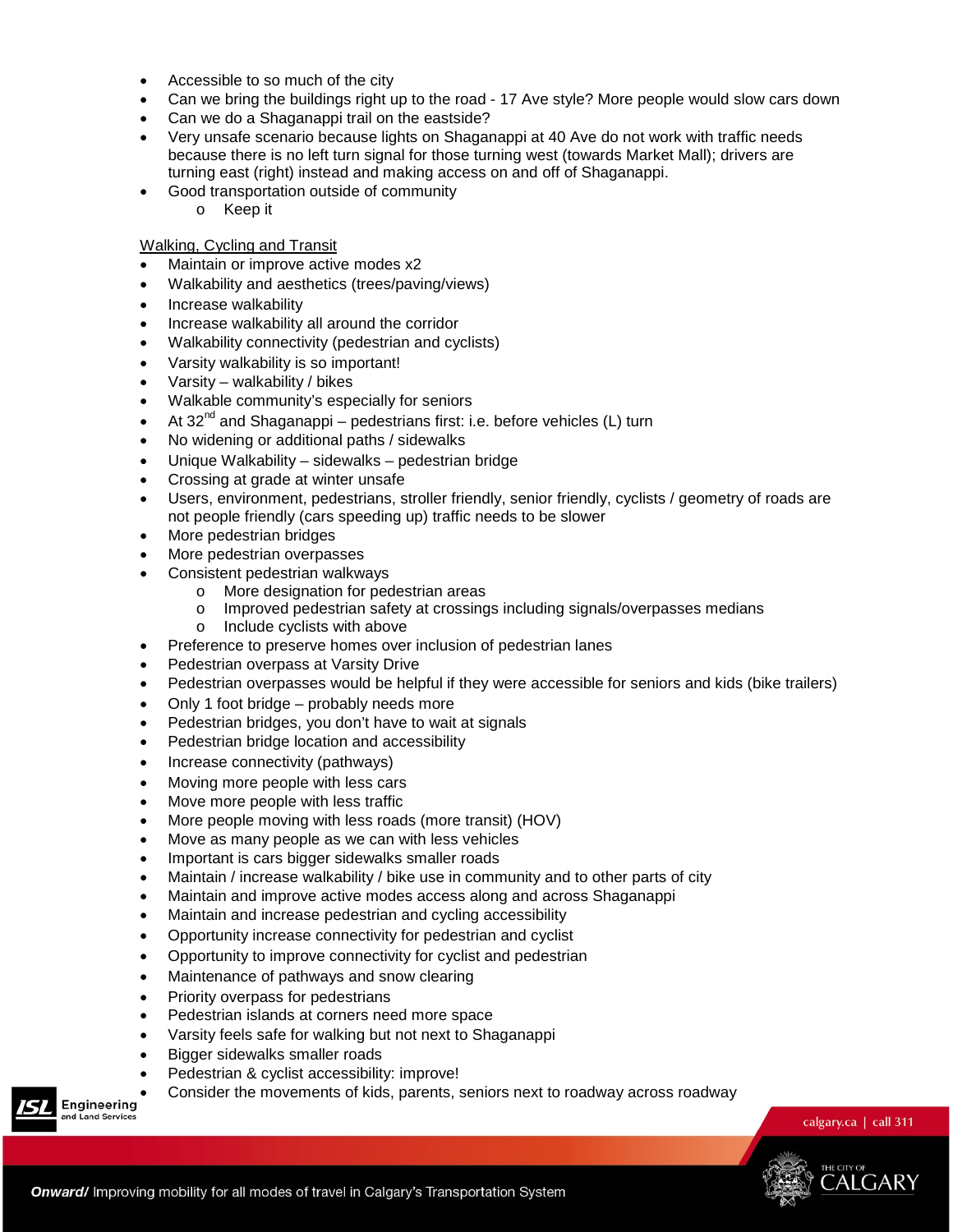- Users who are not driving need to be prioritized by considering where they are going to from within the community
- Making streets, or pathways more child friendly safe (teen, senior) friendly pathways for walking and cycling
- Bike and pedestrian bridges over Shaganappi at Hospital
- Cycling on Shaganappi is scary for drivers
	- o Cyclists need separated from the traffic with concrete
- Cycling needs to be separated
- Put cycle path onto side street through constrained section
- Green space and cycling path could be added to accommodate widening
- We need both bike lanes and driving lanes, but must be clearly marked and safe to travel on
- Create separated cycle tracks
- Drivers slow to adapt to new bike lanes and cyclists, markings are confusing
- Bike path on only one side
- Segregated bike lane
- How can we separate bikes from pedestrians
- Change culture increase biking
- Create environment to increase exercise (Banff  $\rightarrow$  Canmore pathway)
- Connecting the bike routes would make them much more accessible
- Bike routes are not as direct as they could be
- Inner city at this point great cycling in, around and through
- River access by bicycle getting around or across Shaganappi needs more consideration
- Cycling routes dump into parking lots without any infrastructure for bikes, strollers, pedestrians. The lots don't feel safe
- Cycling path near Children's Hospital unfinished (is this City property?)
- What if we had bike share
- Would like to see cycle infrastructure locks, paddocks
- Reduce rates on transit for large employers and major centres
- Increase bus access to employers
- Not sure about Shaganappi as a bus route (is LRT the collector)
- Great school access-less busing needed
- Market Mall hub  $\rightarrow$  transit
- Not enough buses through Shaganappi
- Increased capacity on LRT (4-car trains, extensions)
- Transit ok earlier / later bus parking at station
- Increasing through opportunities on transit is very important
- Buses to downtown direct and general transit improvements
- Needs area bus that connects area amenities together
- Transit and HOV do not have direct routes from amenities within the area
- Transit in the area doesn't circulate around the community rather only on the edges
- Path to LRT not maintained during winter
- Improve the transit system before densification
- What cycling, pedestrian, transit places are missing
- Make it quicker, easier more likely to use

### Safety

- More lanes and more traffic will also further impact safety
- Wants to improve safety
- Current or better levels of public safety
- Opportunity to increase safety
- Young families with children are moving into Varsity safety
- Pedestrian safety (overpasses pedestrian priority)
- Safety (pedestrian)



Engineering



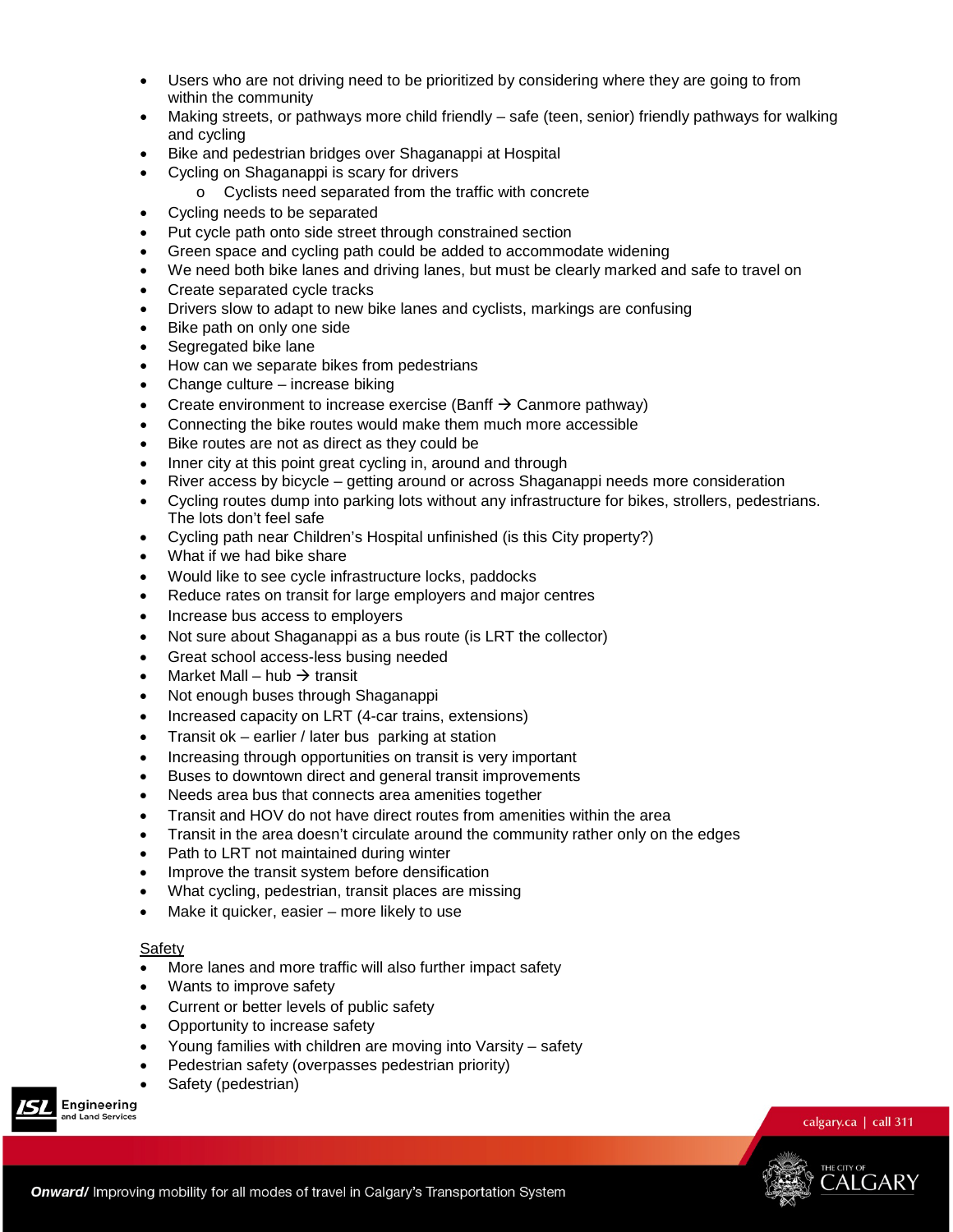- Safety for pedestrians and kids
- Safety for all users pedestrian, cyclist, transit
- Pedestrian and bike safety is important and should be improved
- Improve safety on Home Road and  $32<sup>nd</sup>$  Ave
	- o Roads that parallel Shaganappi for both cyclist and traffic
- Safe cycling and pedestrian access through community
- Safe cycling and pedestrian crossing of Shaganappi
- Increase safety pedestrian and cyclist (crossing)
- Safety improvements for pedestrians, cyclist, transit stops (poorly located) and vehicles

### Property

- Minimize residential impacts
- Impact on property
- Home (adjacent to Shaganappi)
- Save homes

### **Other**

- Division of Community resources
- Division of community resources, schools, day cares
- Aesthetics and open spaces
- People most affected by noise barrier (people facing Shaganappi) DO NOT want one
- Noise (Edgemont)
- Be selective about use of sound barriers
- Preserve the quality of living: land, transit, that already exists Connector routes were voted down 3 years ago
- Snow clearing in the winter is not reliable
- Environment
- Gondola?
- Leisure + destination oriented
- Increase in condo towers
- Large employers
- Many people don't live near employers (shift employees)
- More condos and employers
- Abundance of amenities and services don't want Shaganappi to be a barrier to access
- Maintain amenities
- How close are amenities  $\rightarrow$  smaller shopping can be better
- How incorporate large employers into transportation community
- Area is well treed with mature trees and parks
- Worry about Shaganappi becoming a barrier
- Cannot give confident details and decision without knowledge on homes to be impacted and consequences
- Cannot provide detail comments without specific knowledge on homes impacted
- Clarity on west campus before Shaganappi
- West Campus (considered in future plans)
- "All the facts" based decision making
- Don't think the area around Brentwood Station (uni city) got enough community engagement before implementation
- Interest not limited to direct residents  $\rightarrow$  impacts others
- Planning whole city

### **Topic #2 – Travelling across, within and along the Shaganappi Trail Corridor Study Area**

### **1. What are some of the key transportation issues for people who live, work, go to school or**

Engineering **Land Servic** 

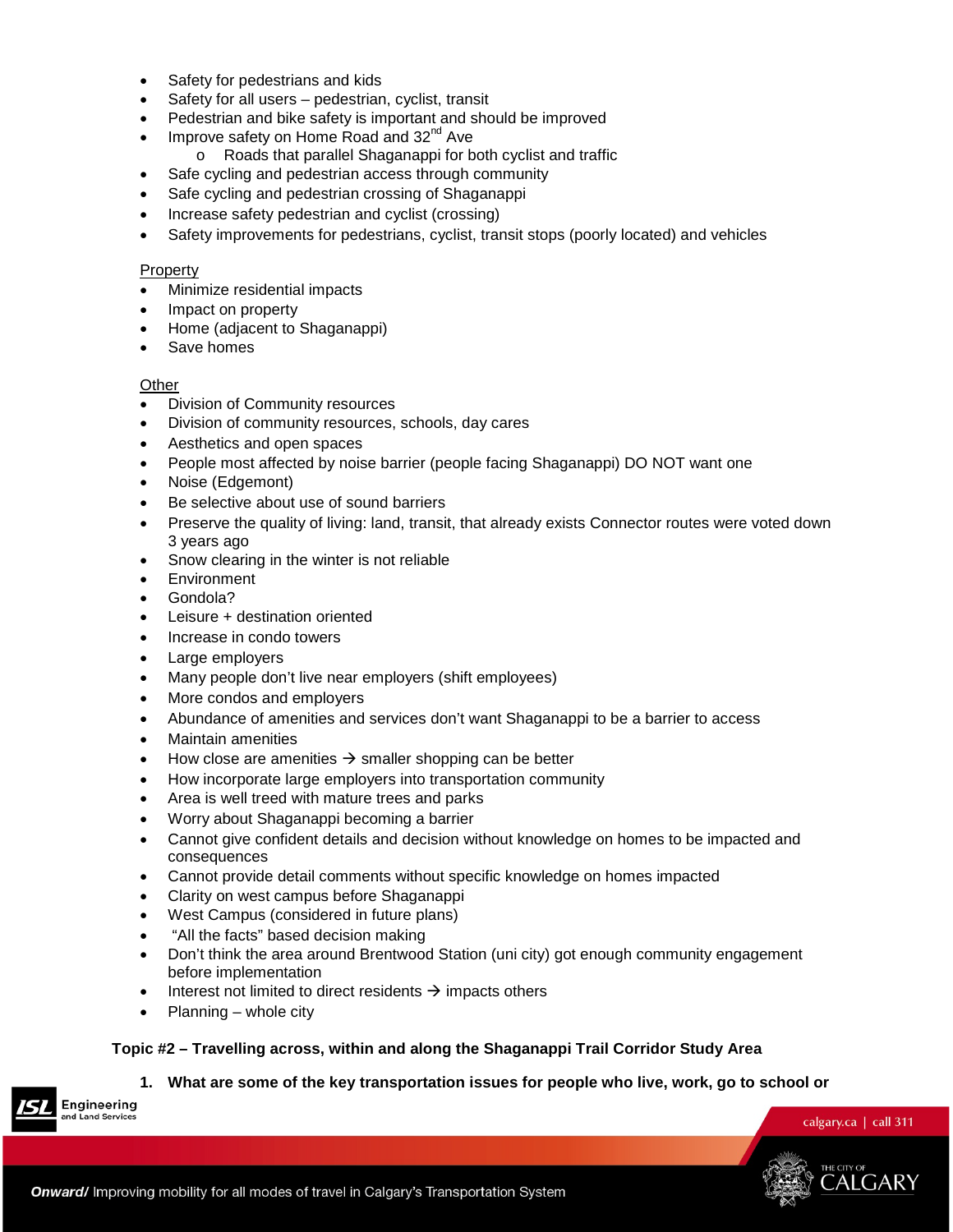### **otherwise visit destinations within the study area (e.g. Market Mall, University of Calgary, Foothills Medical Centre, etc.), using Shaganappi Trail?**

Traffic and Roadway

- Driving within community is fine
- Leave Varsity and Shaganappi the way it is
- Leave Varsity near Market Mall high congestion during peak times
- Roads being closed and limited already
- Growth of high-rise communities are closing roads in the neighbourhood
- Restrictions are focusing cars to collector roads
- Already seeing restrictions on access to/from neighbourhood to commuter
- Roads are already getting too small and too restricted putting more traffic on Shaganappi
- Size Shaganappi for use (too small or too large won't work)
- Reduce short cutting through existing communities
- Congestion on Crowchild Trail impacts on Shaganappi Trail
- Shaganappi and Crowchild intersection cannot get worse very congested now
- Traffic issues on Crowchild directly impacts traffic issues on Shaganappi Trail
- Crowchild Trail and Shaganappi Trail should be looked at together
- No lights at Crowchild and Shaganappi across the bridge (e.g. Clover leaf)
- No lights along Shaganappi north of Crowchild and maybe  $32^{nd}$  Ave
- Congestion is night and day worse than in the morning. There isn't much congestion in the morning.
	- o It's like that to avoid Crowchild Trail
- Congestion in/out of community
- Cars backed up from Crowchild past  $32<sup>nd</sup>$  Ave
- Switching lanes during congestion is an issue
- Intersection are overcapacity (appear)
- Width of intersection speed of cars
- Timing of lights at Varsity Drive/Shaganappi Trail doesn't turn green fast at night
- Light timing at Varsity is an issue
- There are traffic signal and congestion issues on 49 Street N.W.
- Limited access to Children's Hospital off Shaganappi
- Traffic volumes are too high around Market Mall peak times especially
- Queue lengths at Market Mall
- Making lefts
- Want better turn lanes / lights
- Speeding a problem at night noise as well
- Speed on  $40<sup>th</sup>$  (improved signage)
- Convenience to services/destination
- Clearing of Shaganappi during winter is an issue for commuting
- Additional residential development impact on traffic congestion

### Walking, Cycling and Transit

- Like that pedestrian can walk at grade across Shaganappi
- Crossings are critical
	- o Prefer overpasses
- Walking across Shaganappi at Varsity Dr. especially for students and seniors (poor pedestrian overpass and location)
- No additional sidewalks, paths, etc along Shaganappi
- Pedestrian access easier on east side
- Crossing Shaganappi can be intimidating could use a pedestrian overpass that can take a trailer for kids
- Crossings for pedestrians
- Pedestrian overpasses that have access for kids, trailers, scooters (may not be as desirable as

Engineering

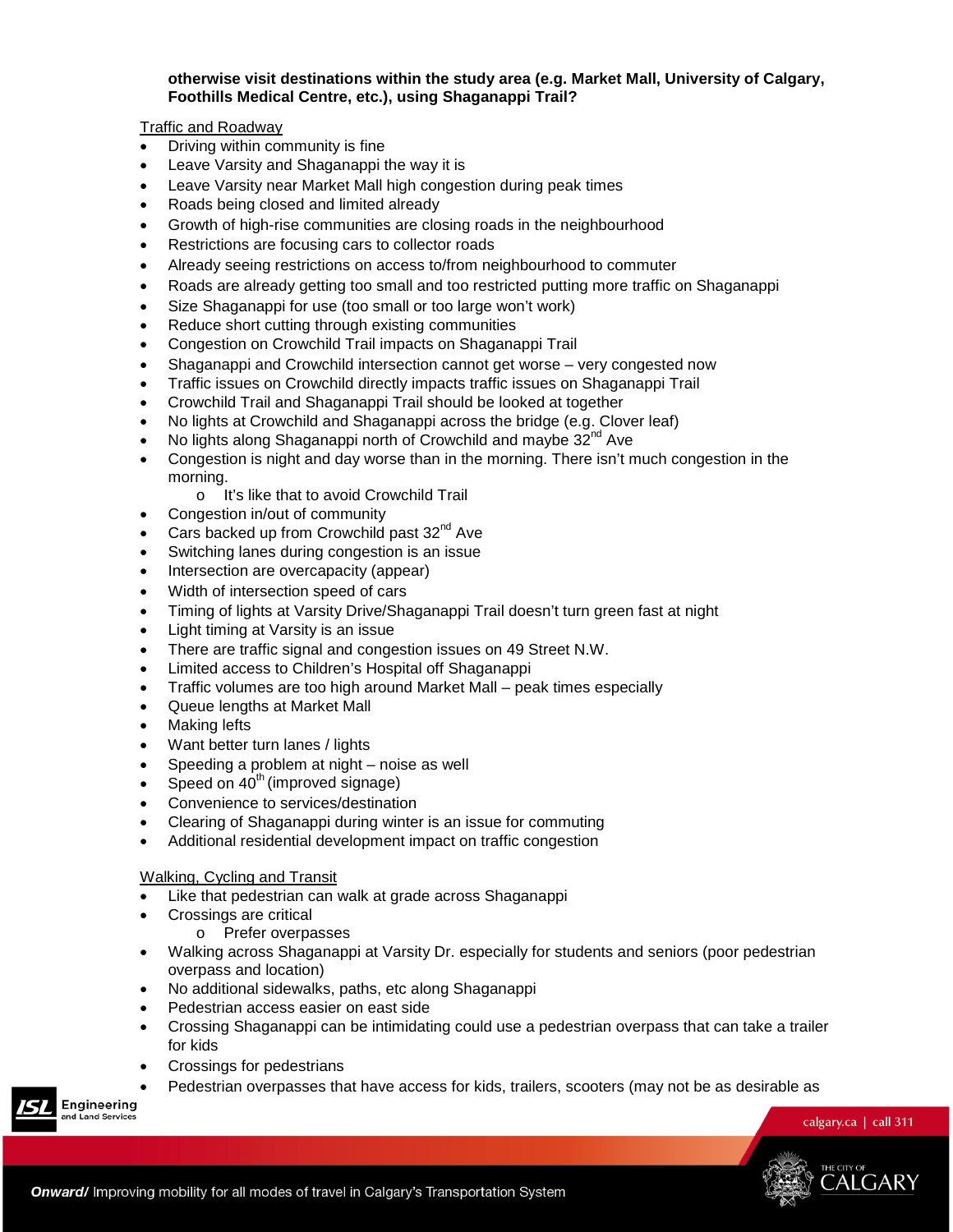crossing at grade for seniors)

- Crossing (at grade or \*over) needed west of Childrens \*preferred
- Time to cross Shaganappi at intersection too short! (Varsity Drive) (demographics) kids & elderly
- Need continuous pathways and connectivity
	- o ie. 42 Home Road  $32<sup>nd</sup>$
- Too much jaywalking
- Varsity feels safe while walking
- Separate cycle lanes divided by barriers > separate European model
- Separate pedestrian trails/pathways
- Pedestrian and bike not direct to river or parallel Shaganappi
- Montgomery to the Hospital on foot or cycling dangerous
- Blind spots at  $40^{th}$  and  $32^{nd}$  (not built for pedestrians or cyclist)
- Trail available for cyclists south of  $32<sup>nd</sup>$  ave.
- Currently winding through community on bike no direct routes within the community
- Disconnect with biking facilities
- Cyclists need designated area off Shaganappi
- No need for cycling path along Shaganappi (no room) other options elsewhere
- Bike path from mall to Edworthy Park is needed
- Already school zones and bike lanes making people use Shaganappi more
- Only cycle on Shaganappi if separate bike lane
- People are walking and cycling more on the "goat paths" than the formal pedestrian and cycling paths. The desire lines don't match the formal facilities.
- Crossing Shaganappi: improve intersections
- 32 Avenue is not pedestrian friendly through the area
- No sufficient cycling facilities
- Cycling facilities
- Cyclists need designated area off Shaganappi
- Currently winding through community on bike no direct routes within community
- Bike path from mall to Edworthy Park is needed
- Unsafe for cyclists to cross Shaganappi
	- o Worry for kids
- Only cycle on Shaganappi if separate bike lane
- Not enough buses in the area
- Direct bus access to Foothills Hospital and University from Varstiy
- Need a circle route bus that can take people around the community
- Buses don't stay out late enough and aren't early enough
- There is no parking at transit station so people can't park and ride
- Access to transit stops is fine
- No  $3^{\text{rd}}$  lane for HOV
- Are HOV lanes ever used. Can we/will we police them?
- Transit stops on Varsity Drive in poor locations

### Safety

- Safety for all users (pedestrian, cyclist, transit, vehicles) at Varsity Dr.
- Safety issues for pedestrians crossing Shaganappi
- Safety from eastbound Crowchild south onto Shaganappi
- Across Shaganappi
- Unsafe for cyclists to cross Shaganappi
	- o Worry for the kids

# **Other**

- Views and green space
- Noise attenuation  $-$  reduce volume of traffic
- How do we know what the balance between local and macro needs

Engineering

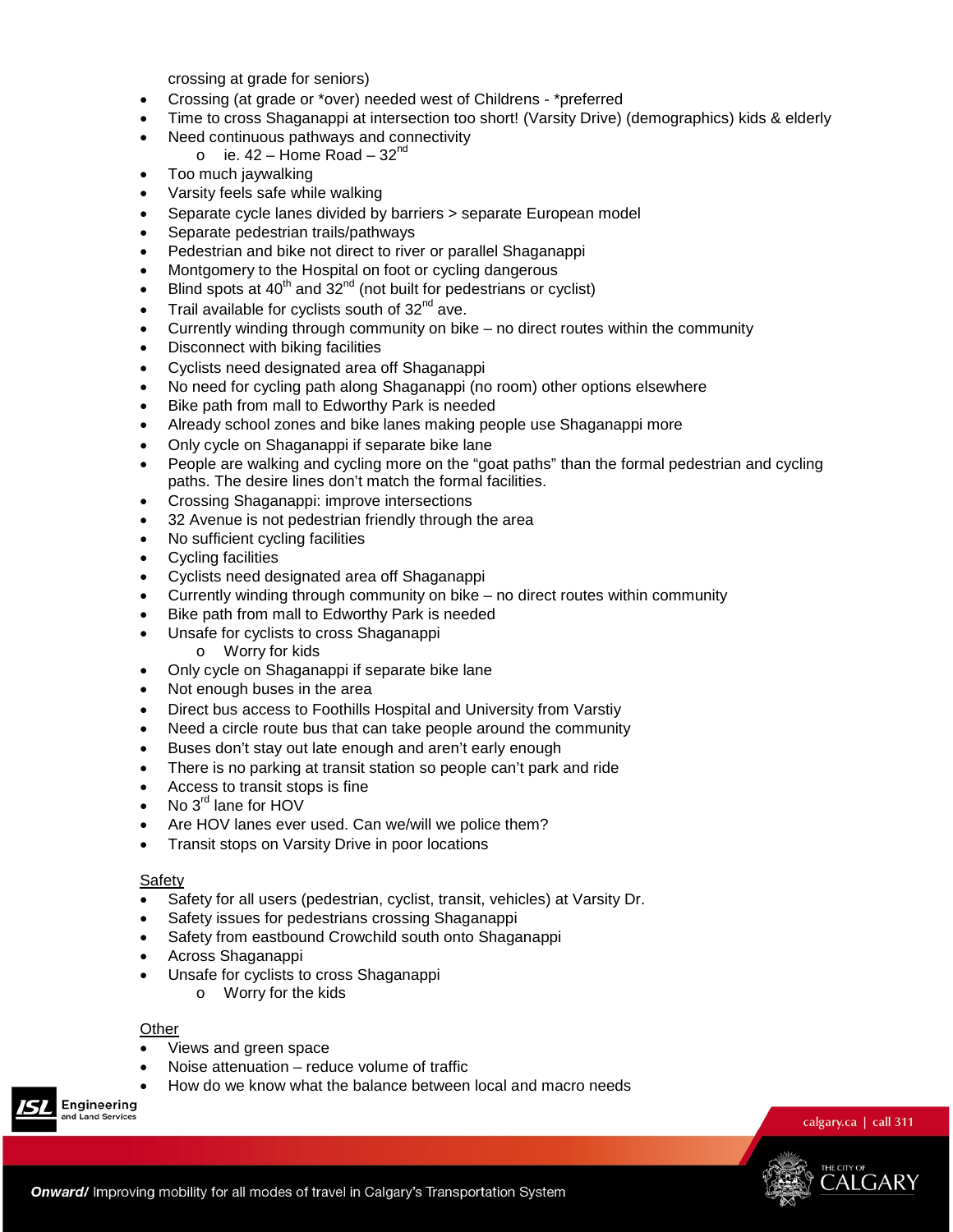- Parking
- **2. What are some of the key transportation issues for people who use Shaganappi Trail to travel to destinations outside of the study area (e.g. Downtown as part of their daily commute, etc.)?**

Traffic and Roadways

- Signal timings
- Signage for speed
- Drivers are under speed limit due to timings
- 16 Ave interchange and Shaganappi crossing 2 lanes of traffic during rush hour, busy
- Congested at memorial
- Interchange configuration
- During peak hours need better connections Bowness westbound and Shaganappi north
- Traveling eastbound on Varsity drive to northbound Shaganappi no left turn lane
- Concept 1 Make Shaganappi free flow take out turn at Valiant Dr. time restrictions
- Access from south bound Shaganappi to east bound Valient Drive remain intact, but reviewed for safety and optimization
- Longterm need to plan for exits to Shaganappi Trail for residents west of  $53<sup>rd</sup>$  street along Varsity drive and 40<sup>th</sup> and 32<sup>nd</sup>
- Left turn onto  $40^{th}$  Ave eastbound off left Shaganappi southbound need turn signal!
- But if this occurs, 40<sup>th</sup> Ave eastbound could/would become a short-cut if traffic on Shaganappi is slow
- Some concern with increase traffic increase noise
- Southbound to Children's very difficult
- Look at downstream flow (16 Ave & Parkdale Boulevard) to mitigate congestion
- $\bullet$  37<sup>th</sup> Street and 32 Ave very congested
- Dangerous connections from Shaganappi
- Happy getting outside community by driving EXCEPT for Shaganappi and Crowchild intersection
- Market Mall
- Mall traffic backs up Shaganappi
	- o want better turn lanes lights
- Traffic volumes are too high around Market / peak times espec.
- Queue lengths at Market Mall
- Easy access out of city

### Walking, cycling and Transit

- Must have separate bike and pedestrian lanes safest
- Want better route from mall to Edworthy Park for pedestrians and bikes
- Pedestrians and bikes have no safe connections
- **3. Thinking about the issues discussed, how can future plans for Shaganappi Trail help improve transportation for all users, including people who walk, bike, take transit or drive along Shaganappi Trail?**

### Traffic and Roadways

- Improve signal timings
- "Flow" are lights timed (Quebec has signs go speed and hit lights)
- Are distance going to prolong light signals? Long lights are problematic for those walking.
- Additional lane to Market Mall from Crowchild would be nice
- Improved convenience
- Staged crossings? (half crossing lights)
- Is widening best option? 1 lane each way plus turning lanes
- Can traffic be diverted to Crowchild?



Engineering

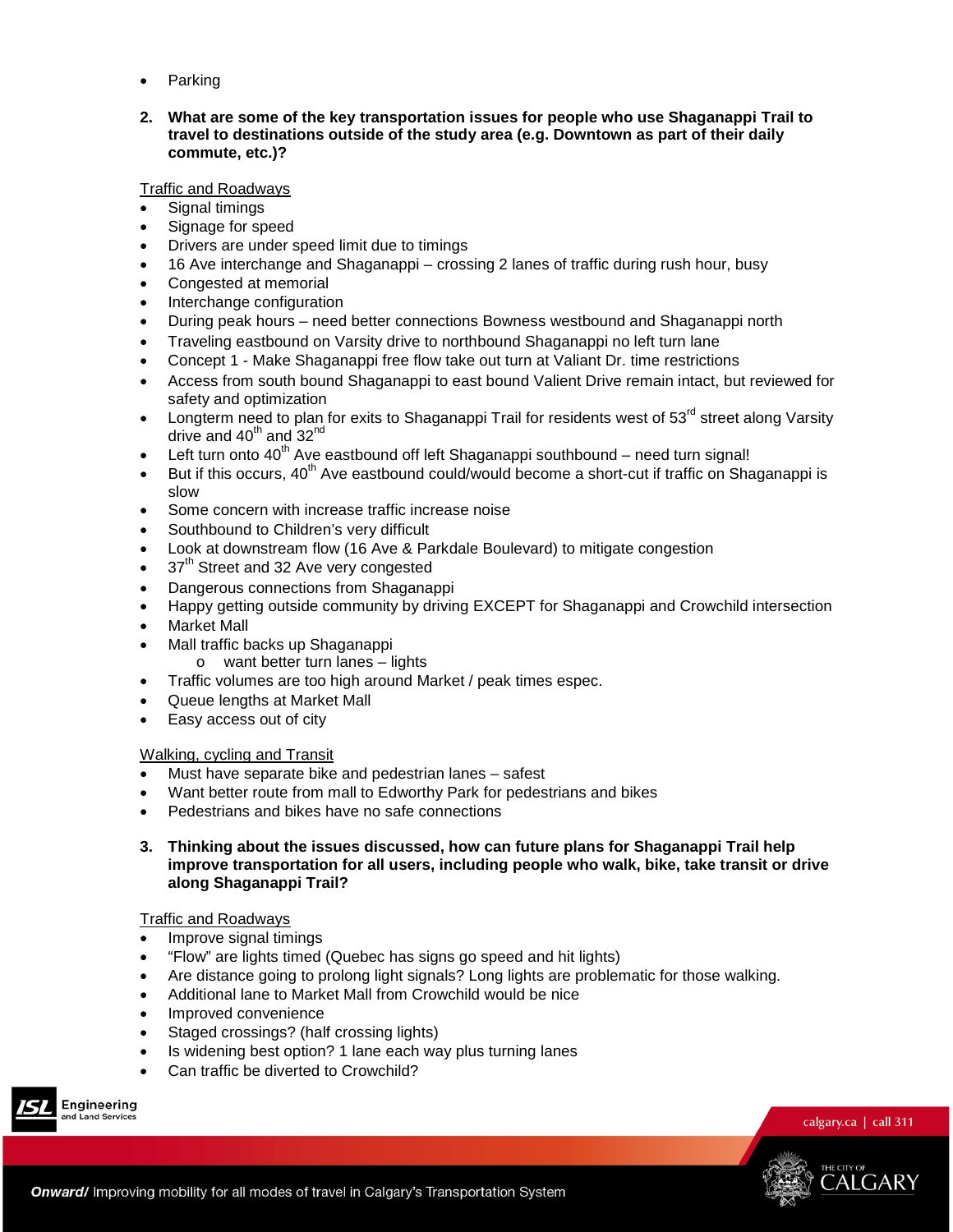### Walking, cycling and transit

- Pedestrian friendly intersection
- Sidewalks to both malls and sufficient size
- Safe crossing to west campus
- Pedestrian overpass at Varsity Dr. and  $32<sup>nd</sup>$  Ave
- Adaptive crossing for hearing / sight impaired people
- Concept 1 Barriers between cyclists/pedestrians and vehicle traffic
- Moving pedestrians and cyclists off Shaganappi
- More accessibility for pedestrians and cyclists
- Clearer markings for pedestrian/bike signage
- Bike path
- Bicycle facilities lacking to get out of study areas
- Cycling from University to Market Mall needs to be improved
- Designated bike lanes on side roads
- Need more buses direct to downtown
- Bus terminal at market mall
- HOV would improve
- BRT
- To keep free flow keep transit off Shaganappi
- Signage and wayfind (HOV/bike lanes) especially if behavior needs to change

### **Other**

- More trees
- Aesthetics and open space
- Aesthetics (fences, paving) green space, trees
- Preserving open space and green space
- Noise wall along all of Shaganappi
- Concept 1 Sound barriers
- Noise levels (same or reduce)
	- o Stopping and starting
	- o No increase in noise along Shaganappi corridor
- Noise
- Retain Varsity community peace (quiet); walkability; speed limit of 50km on 40 Ave

### **Topic #3 - Evaluation – categories and criteria**

**Note: in order to accomplish the objectives of the study, the technical requirements must be met. However, we are seeking your ideas and feedback on the evaluation categories and criteria for consideration.** 

- **1. What evaluation categories and criteria are most important?**
	- Cost x2
	- Noise x2
	- Walkability x2
	- No one loses their property
	- Conserve residential properties
	- Measure of success is to preserve the quality of life for the residents in the communities
	- Pollution
	- **Environment**
	- Traffic volumes due to densification
	- Everything under traffic especially at Varsity Drive
	- Traffic/signal timing along Shaganappi
	- Keep traffic on Shaganappi
	- All users cyclists, pedestrians and transit users not just vehicles
	- Pedestrian and cyclists improved access